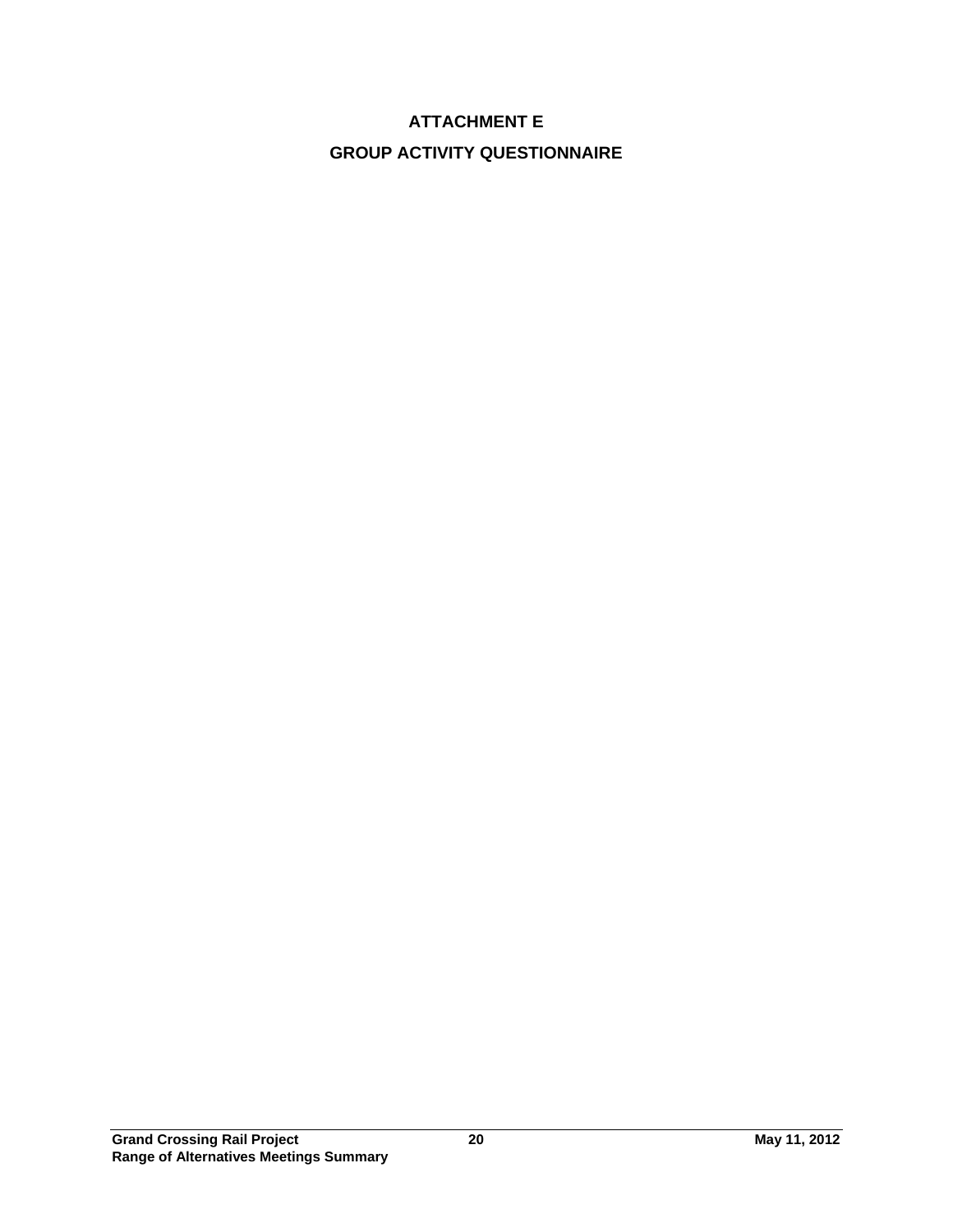

## **Community Advisory Group**

#### **Range of Alternatives Meetings**

### **GROUP ACTIVITY**

#### North Alignments:

Each alignment involves trade‐offs. List the strengths and weakness of each North alignment.

Think about this from both a *community standpoint* and a *technical standpoint*. *Community issues* may include the project's effect on resources such as:

- o Residential/commercial displacements
- o Community/neighborhood resources (schools, religious institutions, community centers, police/fire/hospitals, local businesses, etc.)
- o Cultural/historic resources
- o Public parks and recreation areas
- o Air Quality
- o Noise
- o Vibration
- o Safety
- o Visual/aesthetics

*Technical issues* include the project's effect on things such as:

- o Amtrak operations
- o Freight rail operations
- o Other nearby rail and roadway infrastructure
- o Does it meet the project **purpose**?

*Provide a new direct route for Amtrak trains from New Orleans or Carbondale into Chicago Union Station, and to provide sufficient mainline capacity to accommodate Amtrak and freight trains.*

- o Does it meet the project **needs**?
	- ― *Improved Amtrak route efficiency*
	- ― *Reduced congestion and delays for freight and passenger rail service*
	- ― *Adequate capacity for passenger and freight rail traffic in the overall regional rail network.*